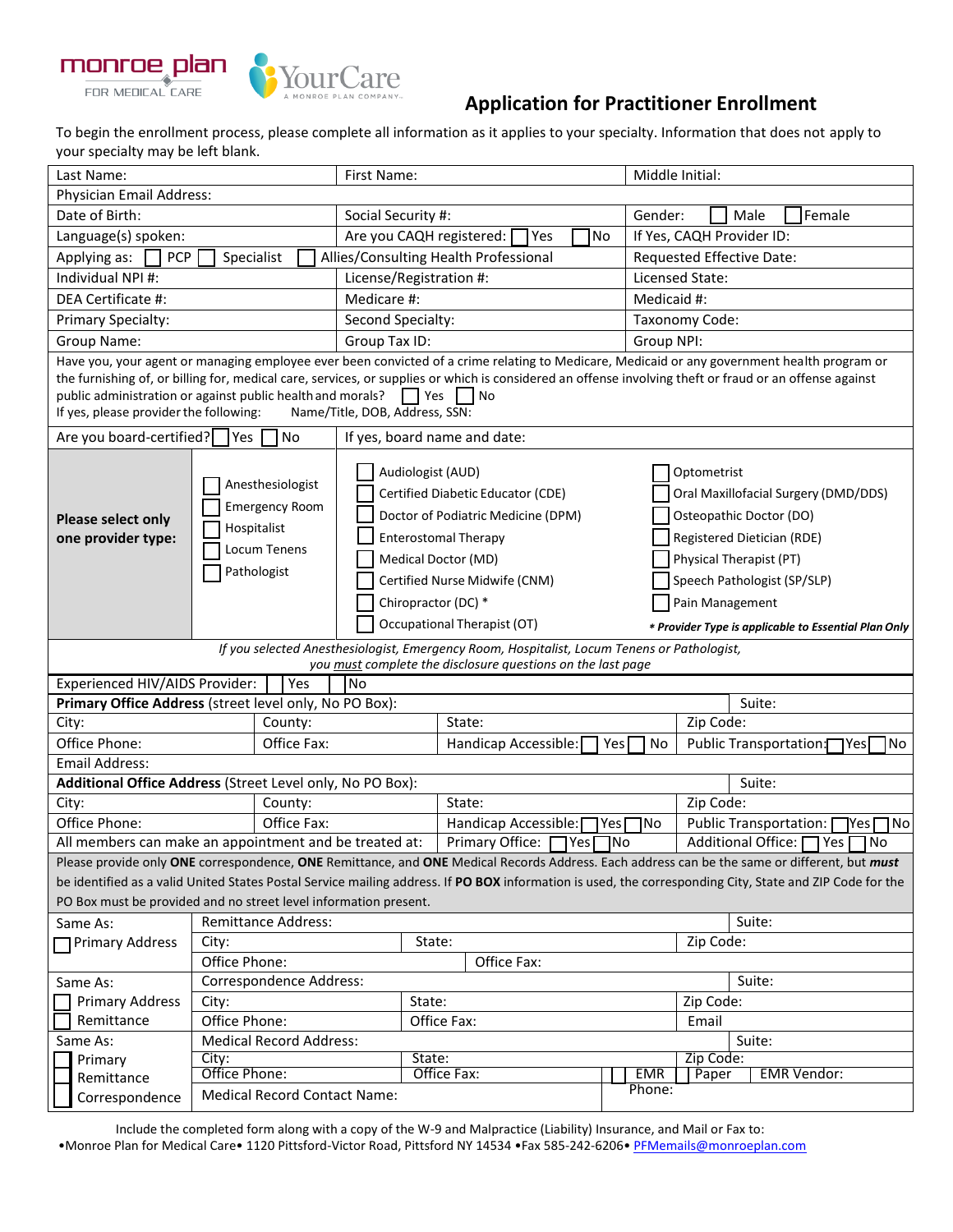

## **Hospital Affiliations**

| <b>Hospital Name</b> | <b>Hospital Address</b> |
|----------------------|-------------------------|
|                      |                         |
|                      |                         |
|                      |                         |
|                      |                         |
|                      |                         |

#### **Office Hours**

| Primary Location: |              |               | <b>Additional Location:</b> |              |               |
|-------------------|--------------|---------------|-----------------------------|--------------|---------------|
| Day:              | Office Open: | Office Close: | Day:                        | Office Open: | Office Close: |
| Monday            |              |               | Monday                      |              |               |
| Tuesday           |              |               | Tuesday                     |              |               |
| Wednesday         |              |               | Wednesday                   |              |               |
| Thursday          |              |               | Thursday                    |              |               |
| Friday            |              |               | Friday                      |              |               |
| Saturday          |              |               | Saturday                    |              |               |
| Sunday            |              |               | Sunday                      |              |               |

### **Office Contact Information**

| <b>Contact Name:</b>          |                        |                |           |                | Phone Number: |  |
|-------------------------------|------------------------|----------------|-----------|----------------|---------------|--|
| <b>Contact Email Address:</b> |                        |                |           |                |               |  |
| Contact Type:                 | <b>Billing Manager</b> | Office Manager | TProvider | □ Office Staff | Other:        |  |